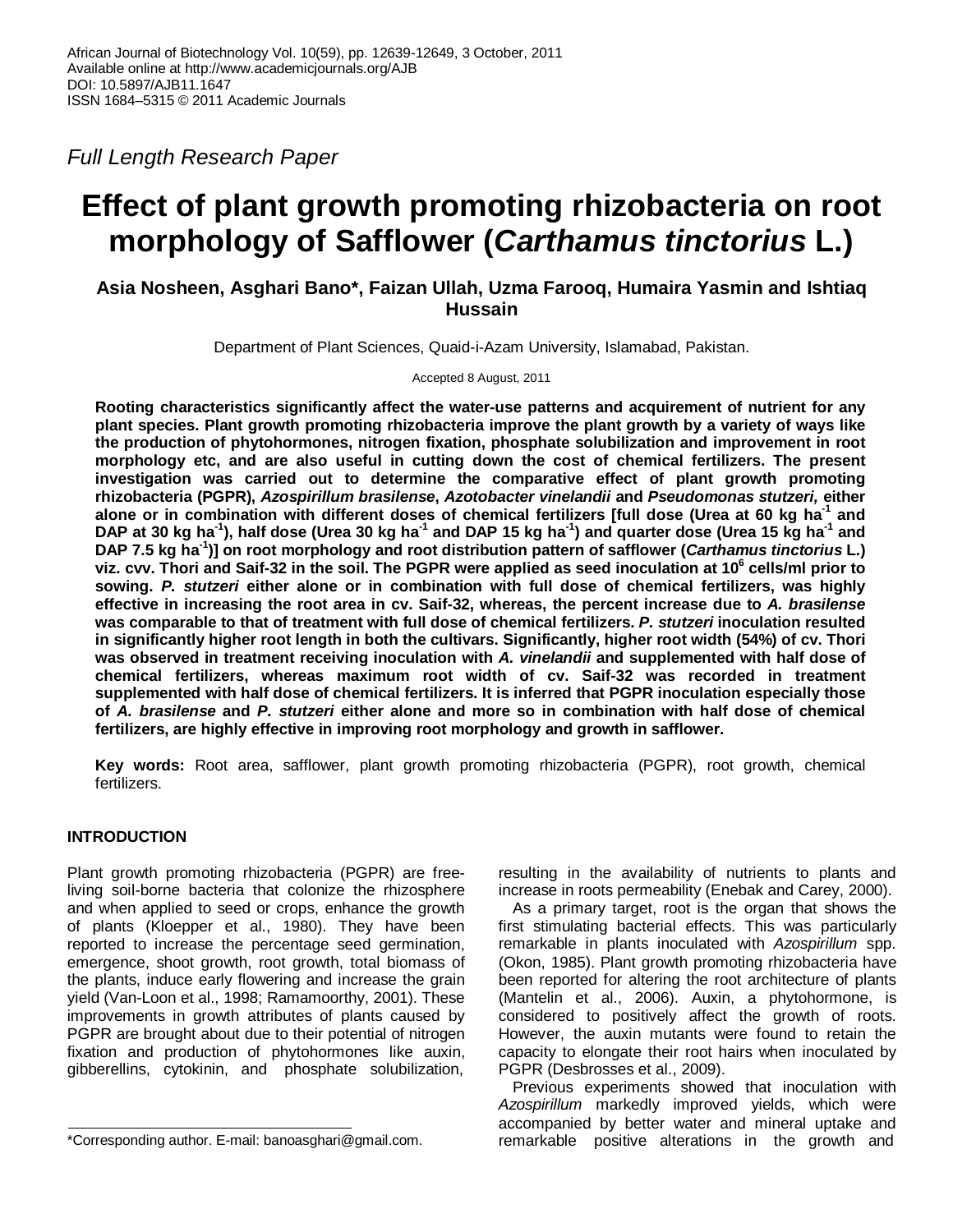morphology of root (Creus et al., 2004; Dobbelaere et al., 2001). The mechanisms involved in root distribution can be measured by quantifying root length, diameter and surface area (Gamalero et al., 2002). Therefore, an increase in the degree of branching of roots associated with improved root morphology would contribute to a better plant growth and ultimately greater yields.

Safflower has been grown from a long of time for its colorful petals, which was used in food coloring and flavoring agent, as a source of vegetable oils and also for preparing textile dye in the Far East, Central and Northern Asia and European Caucasian (Esendal, 2001). Regarding the human health and nutritional physiology, vegetable oil is one of the fundamental components in foods that have important functions. Consumers have demanded healthier oils, naturally low in saturated fats. From this perspective, safflower has received a lot of importance as a source of vegetable oil. The seeds of safflower contain 35 to 50% oil, 15 to 20% protein and 35 to 45% hull fraction (Rahamatalla et al., 2001). This plant is considered as a drought tolerant crop, which is capable of obtaining moisture from levels not available to the majority of crops (Weiss, 2000). Safflower can also be grown successfully on soil with poor fertility and in areas with relatively low temperatures (Koutroubas and Papakosta, 2005). Safflower is also being used as a source of alternative fuel (biodiesel) these days.

The current investigation was therefore aimed to compare the effect of PGPR, either alone or in combination with different doses of chemical fertilizers, on root growth and morphology of safflower.

#### **MATERIALS AND METHODS**

The experiment was carried out in complete randomized design (CRD) at the Department of Plant Sciences, Quaid-i-Azam University, Islamabad. Certified seeds of Safflower cv. Thori and Saif 32 were obtained from National Agriculture Research Centre (NARC), Islamabad. The seeds were sown in plastic pots  $(11 \times 8)$  $\text{cm}^2$ ) filled with autoclaved (temperature 121°C and pressure 15 Pascal) loamy soil and sand in 1:1 ratio under controlled sterilized conditions in a growth chamber (16 h light period at 24°C, 8 h dark period at 18°C and 60% relative humidity) and watered with autoclaved sterilized water. Seedlings were harvested after one month of sowing.

#### **Method of seed inoculation**

The seeds of safflower were surface sterilized with 95% ethanol followed by soaking in 10% clorox with intermittent stirring for 5 min and subsequently washed three times with sterilized distilled water. The Azospirillum brasilense (isolated from rhizosphere of wheat), Azotobacter vinelandii Khsr1 (isolated from roots of Chrysopogon aucheri) and Pseudomonas stutzeri Khsr3 (isolated from the roots of Solanum surattense) was applied as seed inoculation at  $10^6$ cells/ml and the number of bacterial colonies/seed were measured  $4 \times 10^{5}$ .

For inoculum preparation, 24 h old fresh cultures were inoculated in 100 ml broth of Luria-Bertani media (LB), kept on shaker (Excell E24, New Brunswick Scientific Incubator shaker Series, New

Gersey, USA) for 72 h at 120 rpm and centrifuged for 10 min at 10,000 rpm. Supernatant was discarded and pellet was diluted with distilled water up to 100 ml and then optical density was measured at 600 nm wavelength. Sterilized seeds were soaked in culture for 4 h and then sown.

Chemical fertilizers were applied in the form of urea (source of nitrogen) and diammonium phosphate (DAP) (source of phosphorus) at 60 kg ha<sup>-1</sup> and 30 kg ha<sup>-1</sup>, respectively. The fertilizers were applied at the time of sowing in the form of aqueous solution. The mode of application / treatments is shown in Table 1.

#### **Parameters studied**

The plants were harvested after one month of sowing and root morphology was determined using 'Root Law' (Washington State University) software. The phytohormone production (IAA and GA etc.) and the capabilities of the respective PGPR viz. A. brasilense, A. vinelandii and P. stutzeri were demonstrated by Ilyas and Bano (2010), Naz et al. (2009) and Naz and Bano (2010), respectively.

#### **Statistical analysis**

The data were analyzed statistically by Statistix version 8.1 technique and comparison among mean values of treatments was made by Duncan's Multiple Range Test (Duncan, 1955).

### **RESULTS AND DISCUSSION**

A dynamic root system is important for regulating the availability of water to the plant (Toorchi et al., 2002). This spatial allocation of roots and their biomass in the soil are the greater determinants of the ability of crops to gain the nutrients and water essential for growth (Li et al., 2006). During the current investigation, it was observed that in cv. Thori, all the treatments significantly increased the root area; however, maximum increase (90, 91 and 90%) was recorded in P. stutzeri alone when supplemented with half and quarter doses of chemical fertilizers, respectively (Figure 1). Nevertheless, quarter dose of chemical fertilizers and inoculation with A. brasilense showed similar results (88 and 87%) as compared to untreated control. These results indicate the positive role of PGPR in enhancing root growth, which may counteract the fertilizer effect. However, the inoculation of A. brasilense along with application of half and quarter doses of chemical fertilizers markedly improved (79 and 61%) the root area than un-inoculated control. The impact of A. vinelandii and P. stutzeri co-inoculation was more pronounced (86%) than that of A. brasilense and A. vinelandii co-inoculation, which was 51% greater with both treatments, compared with untreated control, respectively. In case of cv. Saif-32, significant increase in root area was observed in almost all the treatments except A. brasilense + quarter dose of chemical fertilizers. Whereas, inoculation with P. stutzeri along with full dose of chemical fertilizers exhibited maximum (47%) increase in root area. Furthermore, A. brasilense and A. vinelandii significantly increased the root area by 33 and 39% when inoculated with half dose of chemical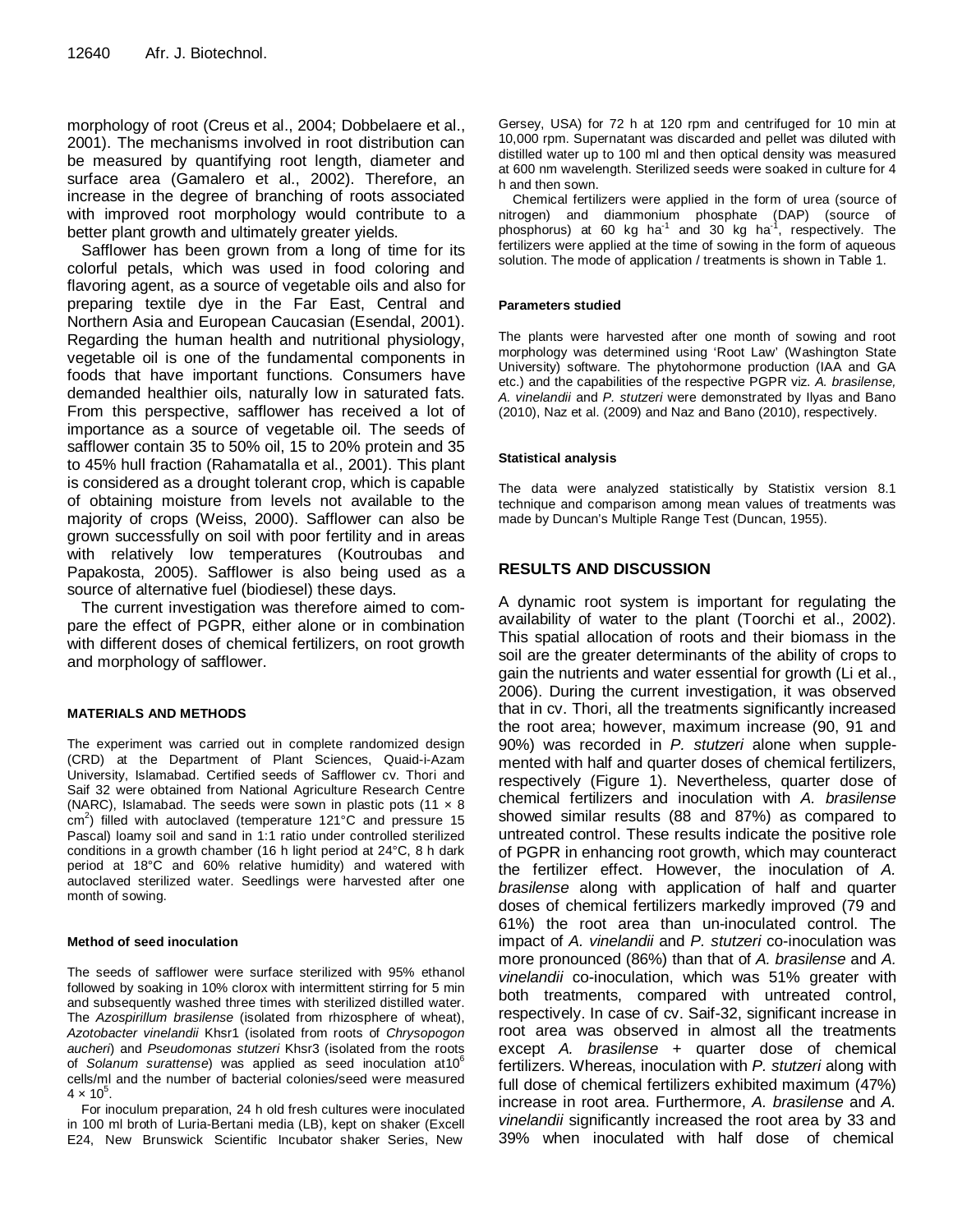**Table 1.** Treatment of seeds of safflower.

| S/N | <b>Treatment</b>                                                                                                    | <b>Abbreviation</b> |
|-----|---------------------------------------------------------------------------------------------------------------------|---------------------|
|     | Control (Without inoculation and without chemical fertilizers)                                                      | C                   |
| 2   | Chemical fertilizers full dose (Urea 60 kg ha <sup>-1</sup> and DAP 30 kg ha <sup>-1</sup> )                        | <b>CFF</b>          |
| 3   | Chemical fertilizers half dose (Urea 30 kg ha <sup>-1</sup> and DAP 15 kg ha <sup>-1</sup> )                        | <b>CFH</b>          |
| 4   | Chemical fertilizers quarter dose (Urea 15 kg ha <sup>-1</sup> and DAP 7.5 kg ha <sup>-1</sup> )                    | <b>CFQ</b>          |
| 5   | Azospirillum brasilense                                                                                             | <b>SP</b>           |
| 6   | A. brasilense + full dose of chemical fertilizers (Urea 60 kg ha <sup>-1</sup> and DAP 30 kg ha <sup>-1</sup> )     | <b>SPF</b>          |
| 7   | A. brasilense + half dose of chemical fertilizers (Urea 30 kg ha <sup>-1</sup> and DAP 15 kg ha <sup>-1</sup> )     | <b>SPH</b>          |
| 8   | A. brasilense + quarter dose of chemical fertilizers (Urea 15 kg ha <sup>-1</sup> and DAP 7.5 kg ha <sup>-1</sup> ) | <b>SPQ</b>          |
| 9   | Azotobacter vinelandii                                                                                              | <b>BT</b>           |
| 10  | A. vinelandii + full dose of chemical fertilizers (Urea 60 kg ha <sup>-1</sup> and DAP 30 kg ha <sup>-1</sup> )     | <b>BTF</b>          |
| 11  | A. vinelandii + half dose of chemical fertilizers (Urea 30 kg ha <sup>-1</sup> and DAP 15 kg ha <sup>-1</sup> )     | <b>BTH</b>          |
| 12  | A. vinelandii + quarter dose of chemical fertilizers (Urea 15 kg ha <sup>-1</sup> and DAP 7.5 kg ha <sup>-1</sup> ) | <b>BTQ</b>          |
| 13  | A. brasilense + A. vinelandii                                                                                       | <b>SPBT</b>         |
| 14  | Pseudomonas stutzeri                                                                                                | P                   |
| 15  | P. stutzeri + full dose of chemical fertilizers (Urea 60 kg ha <sup>-1</sup> and DAP 30 kg ha <sup>-1</sup> )       | <b>PF</b>           |
| 16  | P. stutzeri + half dose of chemical fertilizers (Urea 30 kg ha <sup>-1</sup> and DAP 15 kg ha <sup>-1</sup> )       | <b>PH</b>           |
| 17  | P. stutzeri + quarter dose of chemical fertilizers (Urea 15 kg ha <sup>-1</sup> and DAP 7.5 kg ha <sup>-1</sup> )   | PQ.                 |
| 18  | P. stutzeri + A. vinelandii                                                                                         | P BT                |



Figure 1. Effect of A. brasilense, A. vinelandii, P. stutzeri and chemical fertilizers on root area (cm<sup>3</sup>) of safflower viz. cvv. Thori and Saif-32. The experiment was carried out in pots with three replicates. All such means which share a common English letter are similar; otherwise differ significantly at P<0.05. C, Control; CFF, chemical fertilizers full dose (Urea 60 kg ha<sup>-1</sup> and DAP 30 kg ha<sup>-1</sup>); CFH, chemical fertilizers half dose (Urea 30 kg ha<sup>-1</sup> and DAP 15 kg ha<sup>-1</sup>); CFQ, Chemical fertilizers quarter dose (Urea 15 kg ha<sup>-1</sup> and DAP 7.5 kg ha<sup>-1</sup>); SP: A. brasilense, SPF, A. brasilense +full dose of chemical fertilizers (Urea 60 kg ha<sup>-1</sup> and DAP 30 kg ha<sup>-1</sup>); SPH, A. brasilense + half dose of chemical fertilizers (Urea 30 kg ha<sup>-1</sup> and DAP 15 kg ha<sup>-1</sup>); SPQ, A. brasilense + quarter dose of chemical fertilizers (Urea 15 kg ha<sup>-1</sup> and DAP 7.5 kg ha<sup>-1</sup>); BT, A. vinelandii; BTF, A. vinelandii + full dose of chemical fertilizers (Urea 60 kg ha<sup>-1</sup> and DAP 30 kg ha<sup>-1</sup>); BTH, A. vinelandii + half dose of chemical fertilizers (Urea 30 kg ha<sup>-1</sup> and DAP 15 kg ha<sup>-1</sup>); BTQ, A. vinelandii + quarter dose of chemical fertilizers (Urea 15 kg ha<sup>-1</sup> and DAP 7.5 kg ha<sup>-1</sup>); SPBT, A. brasilense + A. vinelandii; P, P. stutzeri; PF, P. stutzeri + full dose of chemical fertilizers (Urea 60 kg ha<sup>-1</sup> and DAP 30 kg ha<sup>1</sup>); PH, P. stutzeri + half dose of chemical fertilizers (Urea 30 kg ha<sup>-1</sup> and DAP 15 kg ha<sup>-1</sup>); PQ, P. stutzeri + quarter dose of chemical fertilizers (Urea 15 kg ha<sup>-1</sup> and DAP 7.5 kg ha<sup>-1</sup>); PBT, P. stutzeri + A. vinelandii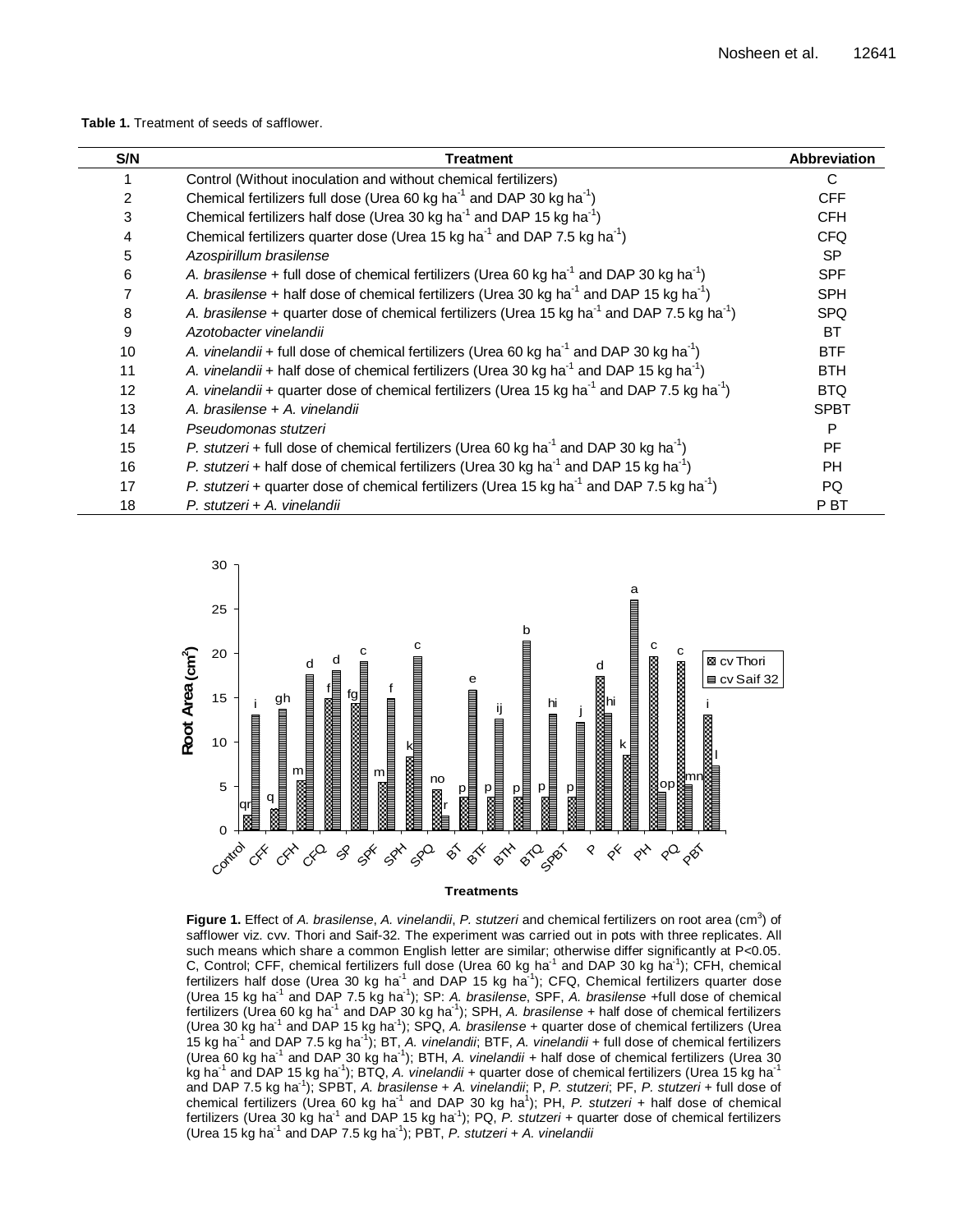

**Figure 2.** Effect of A. brasilense, A. vinelandii, P. stutzeri and chemical fertilizers on root length (cm) of safflower viz. cvv. Thori and Saif-32. The experiment was carried out in pots in three replicates. All such means which share a common English letter are similar; otherwise differ significantly at P<0.05. C, Control; CFF, chemical fertilizers full dose (Urea 60 kg ha<sup>-1</sup> and DAP 30 kg ha<sup>-1</sup>); CFH, chemical fertilizers half dose (Urea 30 kg ha<sup>-1</sup> and DAP 15 kg ha<sup>-1</sup>); CFQ, chemical fertilizers quarter dose (Urea 15 kg ha<sup>-1</sup> and DAP 7.5 kg ha<sup>-1</sup>); SP: A. brasilense, SPF, A. brasilense +full dose of chemical fertilizers (Urea 60 kg ha<sup>-1</sup> and DAP 30 kg ha<sup>-1</sup>); SPH, A. brasilense + half dose of chemical fertilizers (Urea 30 kg ha<sup>-1</sup> and DAP 15 kg ha<sup>-1</sup>); SPQ, A. brasilense + quarter dose of chemical fertilizers (Urea 15 kg ha<sup>-1</sup> and DAP 7.5 kg ha<sup>-1</sup>); BT, *A. vinelandii*; BTF, *A. vinelandii* + full dose of chemical fertilizers (Urea 60 kg ha<sup>-1</sup> and DAP 30 kg ha<sup>-1</sup>); BTH, A. vinelandii + half dose of chemical fertilizers (Urea 30 kg ha<sup>-1</sup> and DAP 15 kg ha<sup>-1</sup>); BTQ, A. vinelandii + quarter dose of chemical fertilizers (Urea 15 kg ha<sup>-1</sup> and DAP 7.5 kg ha<sup>-1</sup>); SPBT, A. brasilense + A. vinelandii; P, P. stutzeri; PF, P. stutzeri + full dose of chemical fertilizers (Urea 60 kg ha<sup>-1</sup> and DAP 30 kg ha<sup>1</sup>); PH, P. stutzeri + half dose of chemical fertilizers (Urea 30 kg ha $^1$  and DAP 15 kg ha $^1$ ); PQ, *P. stutzeri* + quarter dose of chemical fertilizers (Urea 15 kg ha $^1$ and DAP  $7.5$  kg ha<sup>-1</sup>); PBT, P. stutzeri + A. vinelandii.

fertilizers. A. brasilense treatment improved 30 and 17% root area as compared to P. stutzeri and A. vinelandii, respectively.

Results presented in Figure 2 showed that root length was higher in cv. Saif-32 as compared to cv. Thori. It was found that root length was significantly enhanced by all treatments in both the varieties. Among chemical fertilizer treatments (Figure 4), maximum root length was recorded in treatment supplemented with quarter dose of chemical fertilizers in both the cultivars. It was also observed that root length of safflower was gradually increased by decreasing the dose of chemical fertilizers. A. brasilense improved the root length of both cultivars; maximum response being shown by cv. Saif-32 (Figure 9). In cv. Thori, the inoculation effects of A. brasilense (Figure 5) were more pronounced when applied alone rather than

its application along with different doses of chemical fertilizers. In the same cultivar, inoculation effects of A. brasilense on root length were more pronounced (70%) than A. vinelandii (Figure 6). The co-inoculation of A. brasilense and A. vinelandii caused 76% improvement in root length than un-inoculated control, whereas inoculation with P. stutzeri exhibited 84% increase in root length. However, the application of chemical fertilizers along with P. stutzeri (Figure 7) did not improve further the root length. The treatment having co-inoculation of A. brasilense and A. vinelandii showed 29% higher root length than co-inoculation of P. stutzeri and A. vinelandii. In cv. Saif-32, the impact of A. brasilense on root length was greater than cv. Thori, having 84% higher root length than untreated control. The inoculation with A. brasilense along with quarter dose of chemical fertilizers showed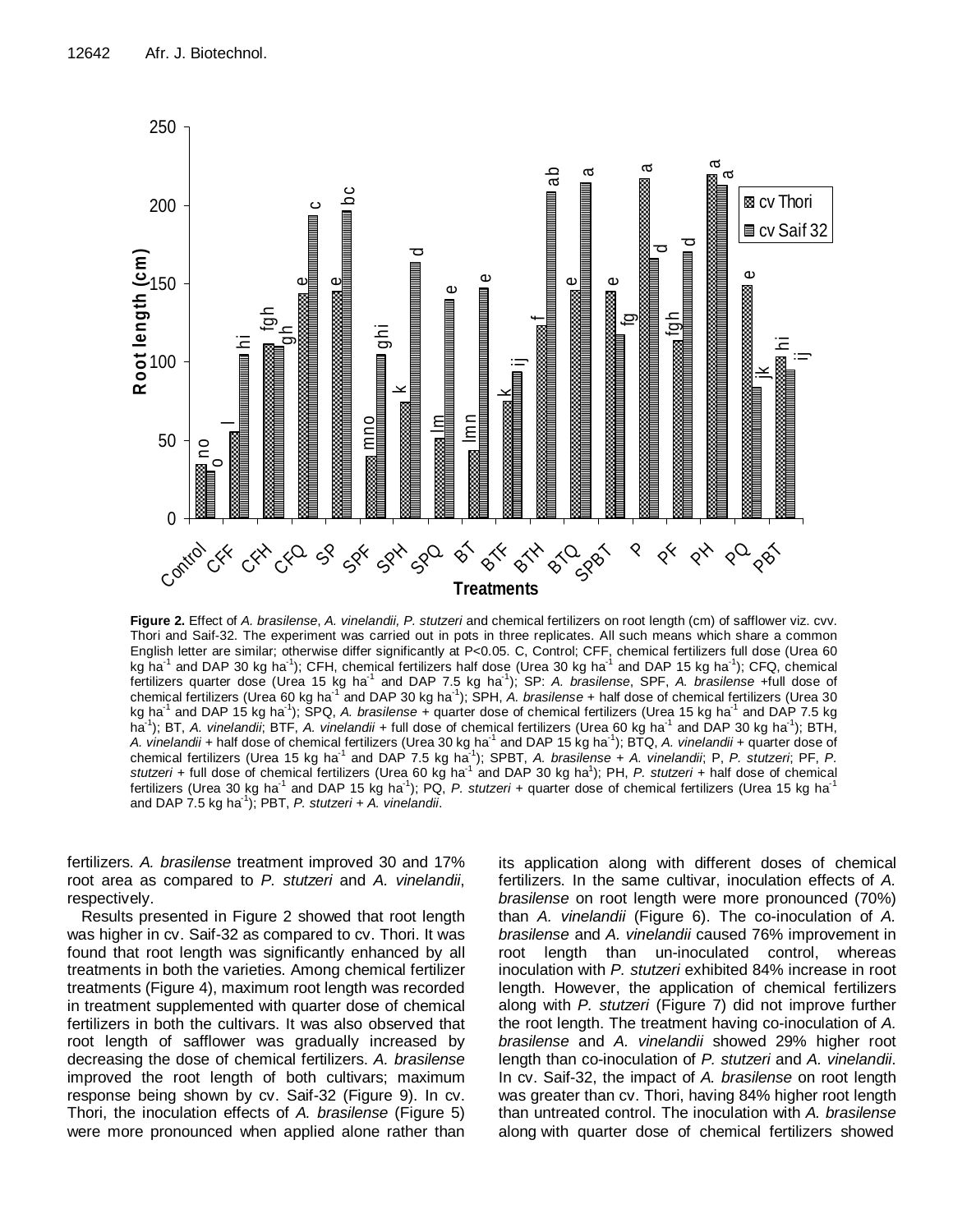

Figure 3. Effect of A. brasilense, A. vinelandii, P. stutzeri and chemical fertilizers on root width (cm) of safflower viz. cvv. Thori and Saif-32. The experiment was carried out in pots with three replicates. All such means which share a common English letter are similar; otherwise differ significantly at P<0.05. C, Control; CFF, chemical fertilizers full dose (Urea 60 kg ha<sup>-1</sup> and DAP 30 kg ha<sup>-1</sup>); CFH, chemical fertilizers half dose (Urea 30 kg ha $^1$  and DAP 15 kg ha $^1$ ); CFQ, chemical fertilizers quarter dose (Urea 15 kg ha<sup>-1</sup> and DAP 7.5 kg ha<sup>-1</sup>); SP: A. brasilense, SPF, A. brasilense +full dose of chemical fertilizers (Urea 60 kg ha<sup>-1</sup> and DAP 30 kg ha<sup>-1</sup>); SPH, A. brasilense + half dose of chemical fertilizers (Urea 30 kg ha<sup>-1</sup> and DAP 15 kg ha<sup>-1</sup>); SPQ, A. brasilense + quarter dose of chemical fertilizers (Urea 15 kg ha<sup>-1</sup> and DAP 7.5 kg ha<sup>-1</sup>); BT, A. vinelandii; BTF, A. vinelandii + full dose of chemical fertilizers (Urea 60 kg ha<sup>-1</sup> and DAP 30 kg ha<sup>-1</sup>); BTH, A. vinelandii + half dose of chemical fertilizers (Urea 30 kg ha<sup>-1</sup> and DAP 15 kg ha<sup>-1</sup>); BTQ, A. vinelandii + quarter dose of chemical fertilizers (Urea 15 kg ha<sup>-1</sup> and DAP 7.5 kg ha<sup>-1</sup>); SPBT, A. brasilense + A. vinelandii; P, P. stutzeri; PF, P. stutzeri + full dose of chemical fertilizers (Urea 60 kg ha<sup>-1</sup> and DAP 30 kg ha<sup>1</sup>); PH, P. stutzeri + half dose of chemical fertilizers (Urea 30 kg ha<sup>-1</sup> and DAP 15 kg ha<sup>-1</sup>); PQ, P. stutzeri + quarter dose of chemical fertilizers (Urea 15 kg ha<sup>-1</sup> and DAP 7.5 kg ha<sup>-1</sup>); PBT, P. stutzeri + A. vinelandii.

significantly greater (78%) root length than un-inoculated control (Figure 9). Perhaps full dose of chemical fertilizer + PGPR inhibits root length**.** The inoculation with A. vinelandii (Figure 10) caused 80% increase in root length as compared to untreated control; which was 25% lower than impact of A. brasilense. It was observed that root length of cv.Saif-32 was further improved by application of quarter dose of chemical fertilizers (Figure 8). It was also observed that effect of P. stutzeri on root length (Figure 11) was more pronounced (11%) than inoculation with A. vinelandii. The results show that impact of coinoculation of A. brasilense and A. vinelandii on root length was greater (19%) than co-inoculation of P. stutzeri and A. vinelandii.

Roots with larger diameters (root width) result in greater biomass of root (Eissenstat and Yanai, 2002), whereas roots with smaller diameters result in root system with greater surface area (Waisel and Eshel, 2002). Current results in Figure 3 showed that all the

treatments positively affected the root width. Maximum (76%) root width was recorded in treatment having inoculation with A. vinelandii and supplemented with quarter dose of chemical fertilizers in cv. Thori. A. brasilense supplemented with full and half dose of chemical fertilizers significantly increased (64 and 54%) root width as compared to control. The magnitude of increase in root width by A. vinelandii supplemented with half dose of chemical fertilizers and P. stutzeri supplemented with quarter dose of chemical fertilizers was 54 and 61% as compared to the control. A. vinelandii and P. stutzeri co-inoculation improved (34%) root width as compared to A. brasilense and A. vinelandii coinoculation (Figure 3). In the case of cv. Saif-32, maximum increase (52%) in root width was recorded in half dose of chemical fertilizers followed by full dose of chemical fertilizers (40%). However, 45% increase was recorded in A. brasilense supplemented with both full and half dose of chemical fertilizers. Similarly, A. vinelandii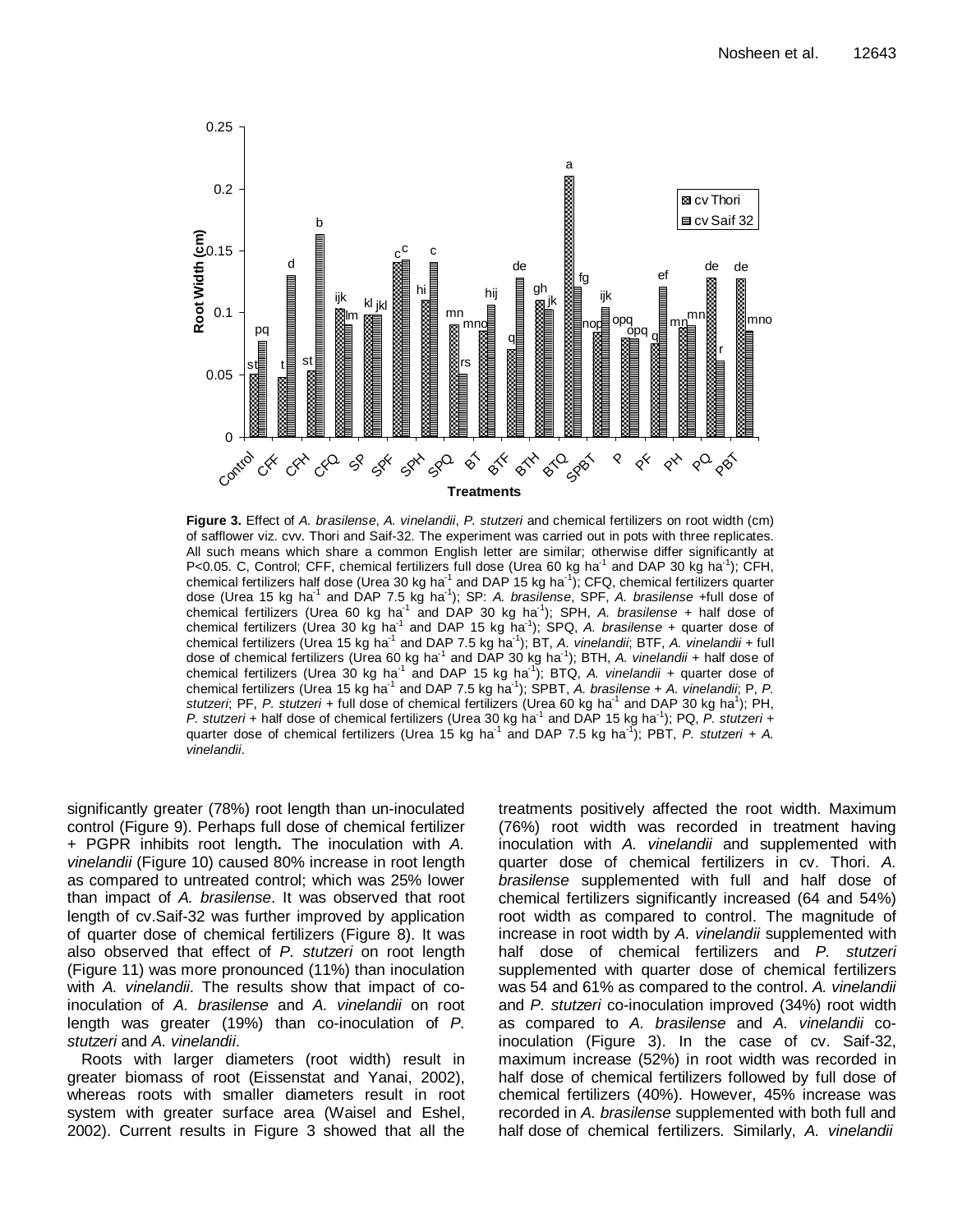

**Figure 4.** Morphological variations shown in root architecture of safflower cv. Thori under various treatments of chemical fertilizers (urea and DAP). The plants were harvested after one month of sowing. C, Control ((without inoculation and chemical fertilizers); CFF, chemical fertilizers full dose (Urea 60 kg ha<sup>-1</sup> and DAP 30 kg ha<sup>-1</sup>); CFH, chemical fertilizers half dose (Urea 30 kg ha<sup>-1</sup> and DAP 15 kg ha<sup>-1</sup>); CFQ, chemical fertilizers quarter dose (Urea 15 kg ha $^{-1}$  and DAP 7.5 kg ha $^{-1}$ ).



**Figure 5.** Morphological variations in root of safflower cv. Thori under various treatments of A. brasilense alone and in combination with different doses of chemical fertilizers (urea and DAP). The plants were harvested after one month of sowing. SP, Azospirillum brasilense; SPF, A. brasilense + full dose of chemical fertilizers (urea 60 kg ha<sup>-1</sup> and DAP 30 kg ha<sup>-1</sup>); SPH, A. brasilense + half dose of chemical fertilizers (urea 30 kg ha<sup>-1</sup> and DAP 15 kg ha<sup>-1</sup>); SPQ,A. brasilense + quarter dose of chemical fertilizers (urea 15 kg ha<sup>-1</sup> and DAP 7.5 kg ha<sup>-1</sup>).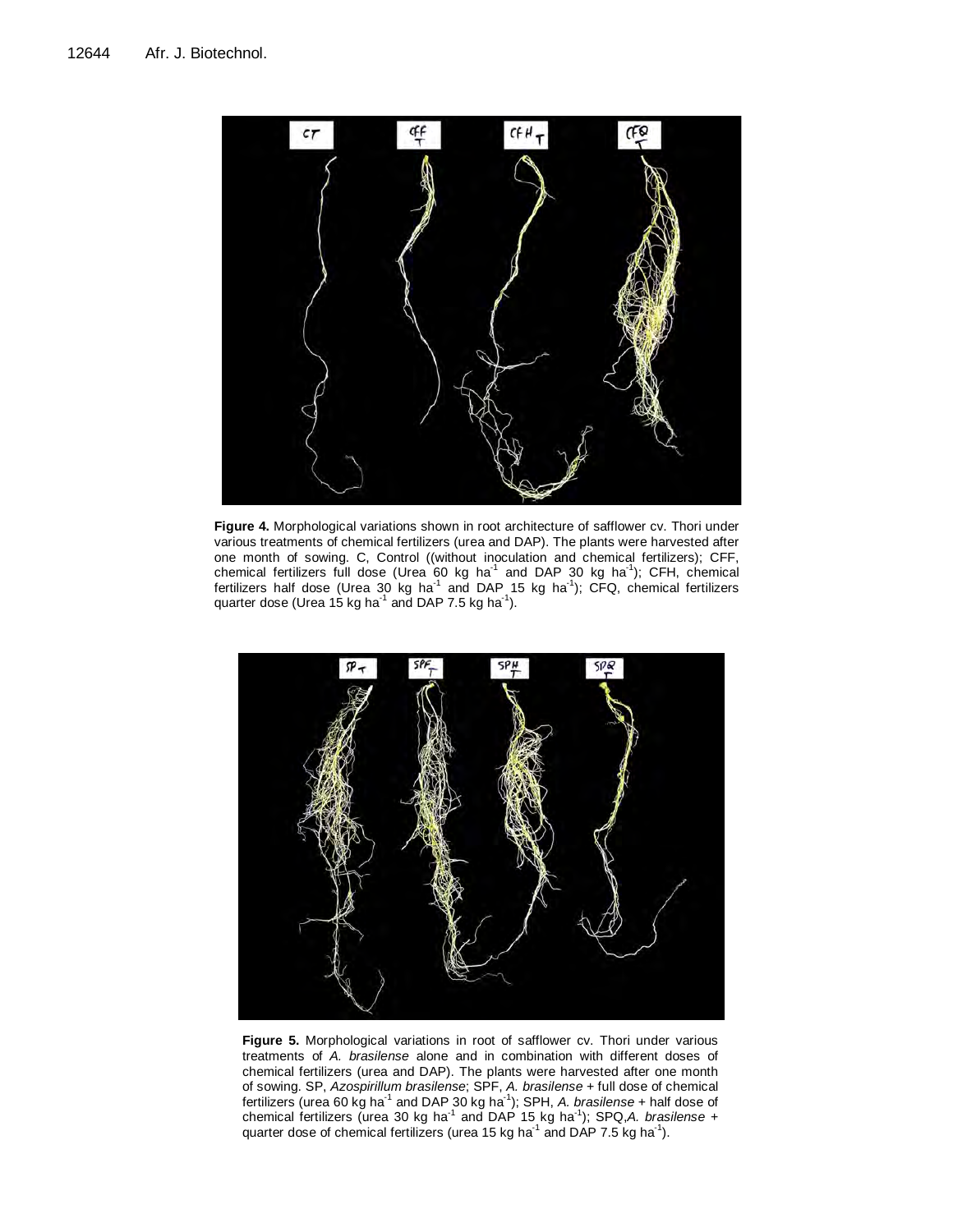

**Figure 6.** Morphological variations in root of safflower cv. Thori under various treatments of A. vinelandii alone and in combination with different doses of chemical fertilizers (urea and DAP). The plants were harvested after one month of sowing. BT, Azotobacter vinelandii; BTF, A. vinelandii + full dose of chemical fertilizers (urea 60 kg ha<sup>-1</sup> and DAP 30 kg ha<sup>-1</sup>); BTH, A. vinelandii + half dose of chemical fertilizers (urea 30 kg ha<sup>-1</sup> and DAP 15 kg ha<sup>-1</sup>); BTQ, A. vinelandii + quarter dose of chemical fertilizers (urea 15 kg ha<sup>-1</sup> and DAP 7.5 kg ha<sup>-1</sup>); SPBT, A. brasilense+A. vinelandii.



Figure 7. Morphological variations in root of safflower cv. Thori under various treatments of P. stutzeri alone and in combination with different doses of chemical fertilizers (urea and DAP). The plants were harvested after one month of sowing. P, Pseudomonas stutzeri; PF, P. stutzeri + full dose of chemical fertilizers (urea 60 kg ha<sup>-1</sup> and DAP 30 kg ha<sup>1</sup>); PH, P. stutzeri + half dose of chemical fertilizers (urea 30 kg ha<sup>-1</sup> and DAP 15 kg ha<sup>-1</sup>); PQ, P. stutzeri + quarter dose of chemical fertilizers (urea 15 kg ha<sup>-1</sup> and DAP 7.5 kg ha<sup>-1</sup>); PBT, P. stutzeri + A. vinelandii.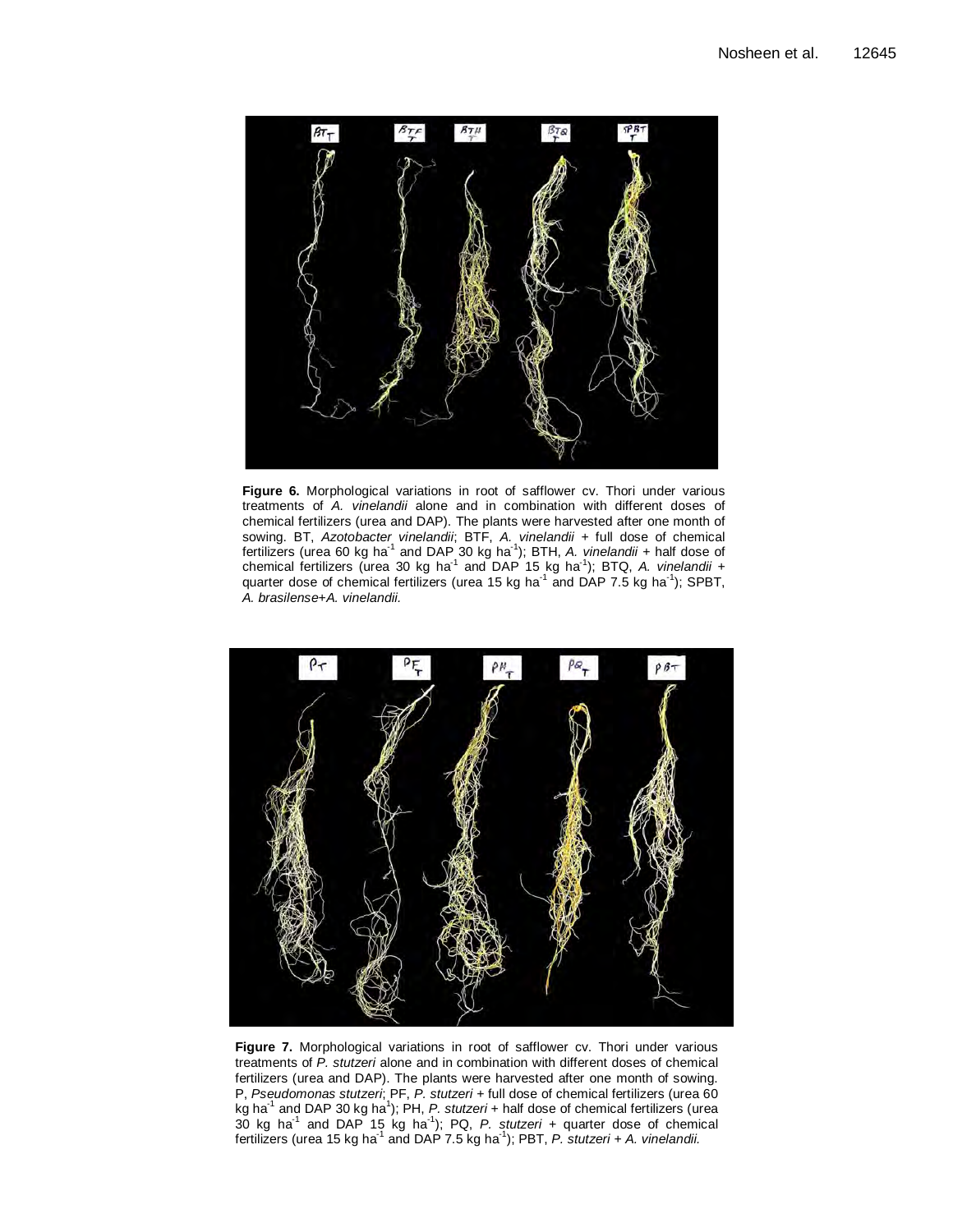

**Figure 8.** Morphological variations shown in root architecture of safflower cv. Saif-32 under various treatments of chemical fertilizers (Urea and DAP). The plants were harvested after one month of sowing. C, Control (without inoculation and chemical fertilizers); CFF, chemical fertilizers full dose (urea 60 kg ha<sup>-1</sup> and DAP 30 kg ha<sup>-1</sup>); CFH, chemical fertilizers half dose (urea 30 kg ha<sup>-1</sup> and DAP 15 kg ha<sup>-1</sup>); CFQ, chemical fertilizers quarter dose (urea 15 kg ha<sup>-1</sup> and DAP 7.5 kg ha $^{-1}$ ).



**Figure 9.** Morphological variations in root of safflower cv. Saif-32 under various treatments of A. brasilense alone and in combination with different doses of chemical fertilizers (urea and DAP). The plants were harvested after one month of sowing. SP, Azospirillum brasilense; SPF, A. brasilense + full dose of chemical fertilizers (urea 60 kg ha<sup>-1</sup> and DAP 30 kg ha<sup>-1</sup>); SPH, A. brasilense + half dose of chemical fertilizers (Urea 30 kg ha<sup>-1</sup> and DAP 15 kg ha<sup>-1</sup>); SPQ, A. brasilense + quarter dose of chemical fertilizers (urea 15 kg ha<sup>-1</sup> and DAP 7.5 kg ha<sup>-1</sup>).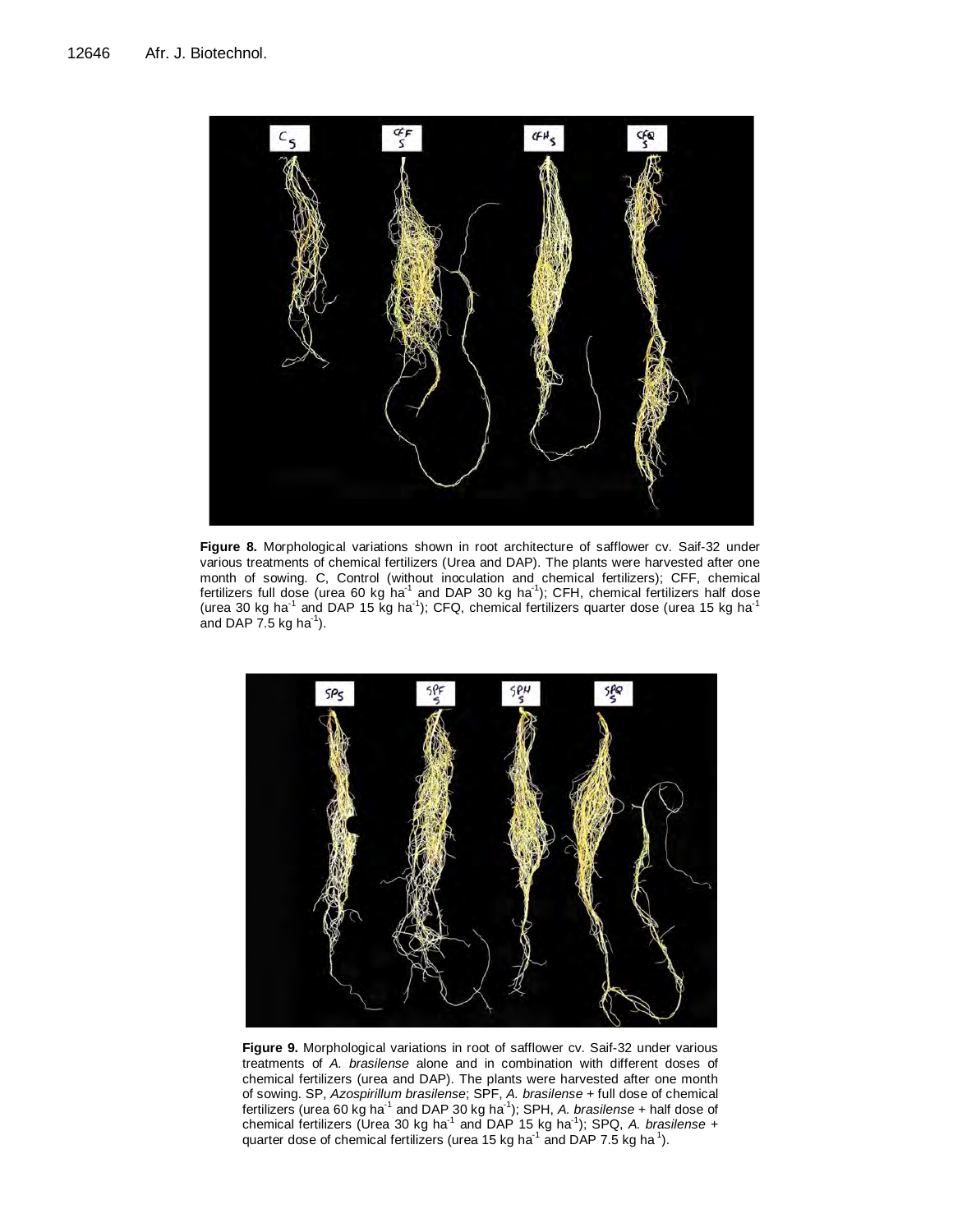

**Figure 10.** Morphological variations in root of safflower cv. Saif-32 under various treatments of A. vinelandii alone and in combination with different doses of chemical fertilizers (Urea and DAP). The plants were harvested after one month of sowing. BT, Azotobacter vinelandii; BTF, A. vinelandii + full dose of chemical fertilizers (urea 60 kg ha<sup>-1</sup> and DAP 30 kg ha<sup>-1</sup>); BTH, A. vinelandii + half dose of chemical fertilizers (urea 30 kg ha<sup>-1</sup> and DAP 15 kg ha<sup>-1</sup>); BTQ, A. vinelandii + quarter dose of chemical fertilizers (urea 15 kg ha $^{-1}$  and DAP 7.5 kg ha $^{-1}$ ); SPBT, A. brasilense +A. vinelandii.



**Figure 11.** Morphological variations in root of safflower cv. Saif-32 under various treatments of P. stutzeri alone and in combination with different doses of chemical fertilizers (urea and DAP). The plants were harvested after one month of sowing. P, Pseudomonas stutzeri; PF, P. stutzeri + full dose of chemical fertilizers (urea 60 kg ha<sup>-1</sup> and DAP 30 kg ha<sup>1</sup>); PH, P. stutzeri + half dose of chemical fertilizers (urea 30 kg ha<sup>-1</sup> and DAP 15 kg ha<sup>-1</sup>); PQ, *P. stutzeri* + quarter dose of chemical fertilizers (urea 15 kg ha<sup>-1</sup> and DAP 7.5 kg ha<sup>-1</sup>); P BT: P. stutzeri + A.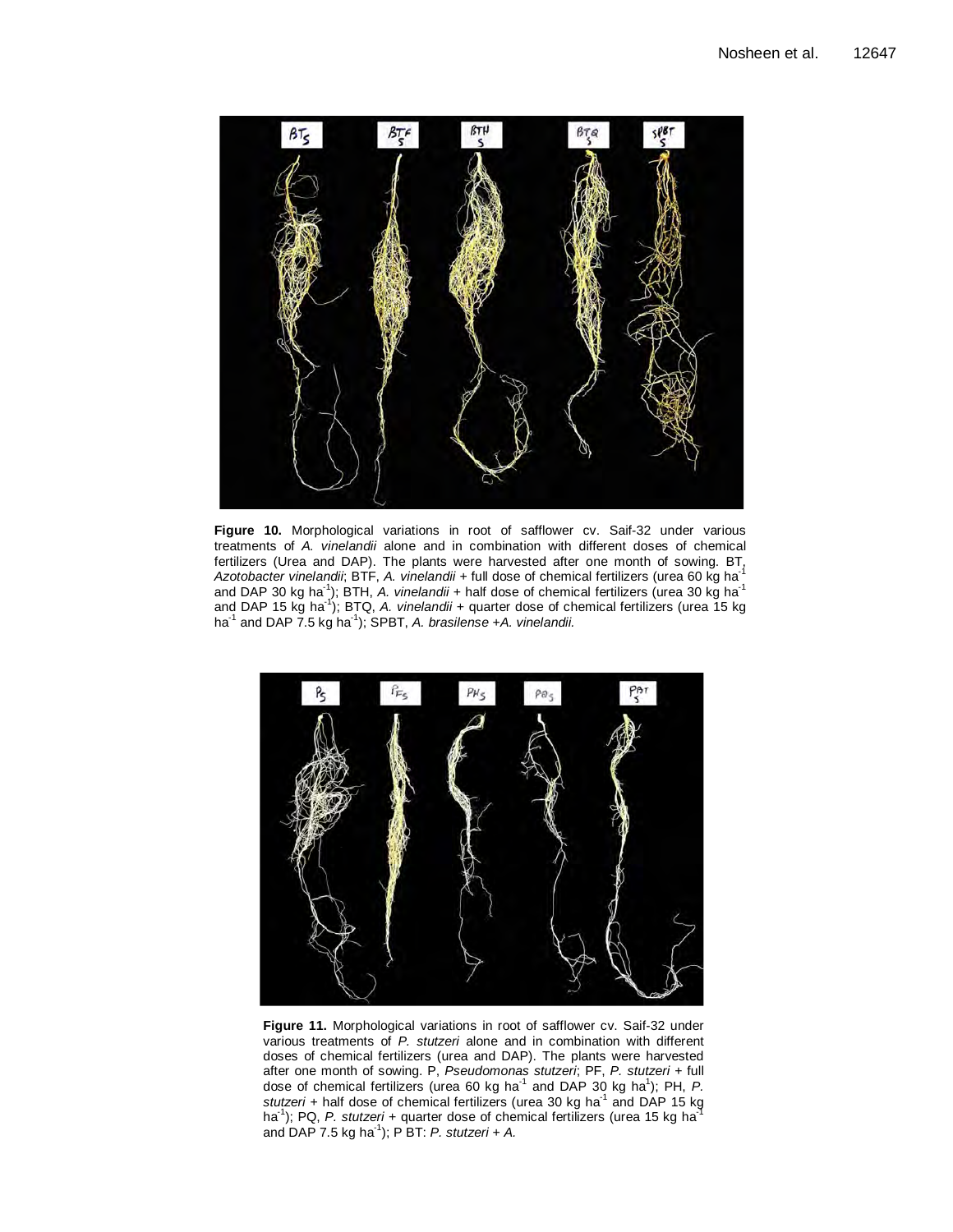alone and in combination with full, half and quarter dose of chemical fertilizers caused 27, 39, 24 and 35% increase as compared to un-inoculated control. P. stutzeri supplemented with full dose of chemical fertilizers exhibited 35% increase in root width as compared to the control. Moreover A. brasilense and A. vinelandii coinoculation resulted in 52% increase in root width as compared to A. vinelandii and P. stutzeri co-inoculation.

The beneficial effects of PGPR on root growth have been reported in wheat (Levanony and Bashan, 1989). Previous studies showed that plant growth promotion activity of Azospirillum was primarily related to its impact on root growth and morphology (Okon, 1985). Similarly, PGPR inoculation caused the production of lengthy root hairs, stimulated the production of lateral roots, and improved the root diameter and area respectively (Creus et al., 2004; Dobbelaere et al., 1999). Maximum root diameter was recorded in treatment having being inoculated with A. vinelandii, establishing the production of root system with greater biomass in cv. Thori, whereas in the same variety, A. brasilense produced roots with small width, indicating its potential role in improving the root surface area. P. stutzeri was highly effective in improving the root area and length in safflower. These results are in agreement with previous findings of Egamberdieva and Hoflich (2003) whose report showed

 that inoculation of wheat with Pseudomonas caused significant increase in root length and growth.

The production of phytohormones namely auxins, cytokinins, and gibberellins, is the most commonly invoked mechanism of plant growth promotion exerted by PGPR (Garcı´a de Salamone et al., 2001). Among them, auxins are thought to play the major role in the development of root system. The PGPR investigated during current investigation have been reported for their production of phytohormones in the culture medium (Ilyas and Bano, 2010**;** Naz et al., 2009; Naz and Bano, 2010), which might have contributed to the improvement of the rooting system of safflower. Pseudomonas and Azospirillum has the potential to synthesize plant hormones that can replace indole acetic acid (IAA) to stimulate root growth in wheat and vegetable soybean, respectively (Egamberdieva, 2010; Molla et al., 2001). Dobbelarere et al. (1999) suggested that secretions of plant growth promoting substances such as auxins, gibberellins and cytokinins by the bacteria seem to be responsible for these effects. Desbrosses et al. (2009) also reported that auxin mutants were found to retain the capacity to elongate their root hairs when inoculated by PGPR. The inoculation effects of A. brasilense along with half dose of chemical fertilizers were greater on root area than the application of full dose of chemical fertilizers and without inoculation of this PGPR strain. These results are in agreement with previous findings of Okon and Kapulnik (1986) that root surface area and length were increased due to Azospirillum inoculation. This stimulatory effect of PGPR inoculation might be due to increased rate of cell division as reported in wheat's root (Levanony and

Bashan, 1989).A. vinelandii markedly increased the root diameter in safflower. This microbe has been reported for the production of auxin and cytokinin in the culture medium (Naz et al., 2009), which might have contributed to increase in the root diameter in safflower because the beneficial effects of auxin on root diameter have been reported earlier (Christopher et al., 2004). It was observed that cv. Saif-32 was more responsive to Azospirillum inoculation than cv.Thori. These results are also in agreement with previous findings that those effects of Azospirillum on root growth are dependant on the type of cultivar inoculated (Vande-Broek et al., 2000). Similarly, Chanway et al. (1988) observed that the extent of positive effects of the bacteria on plant growth varied with the species or variety of the host plant.

## **Conclusion**

It is inferred that A. brasilense and P. stutzeri are effective PGPR strains that improved the root morphology of safflower as evidenced by their impact on root area, length and diameter, respectively. It is therefore recommended that inoculation with these PGPR, either alone or more so in combination with half and quarter doses of chemical fertilizers, could be highly beneficial in improving the water and nutrient availability to safflower plants. Moreover, the impact of selected PGPR strains was different on two safflower cultivars. Therefore, before the selection of PGPR strains for safflower there should be screening of cultivars that benefit from association with these beneficial microbes.

#### **REFERENCES**

- Chanway CP, Nelson LM, Holl FB (1988). Cultivar-specific growth promotion of spring wheat (Triticum aestivum L.) by co-existent Bacillus species. Can. J. Microbiol. 34: 925-929.
- Christopher L, Rosier, Frampton J, Goldfarb B, Wise FC, Frank A, Blazich (2004). Growth stage, auxin type and concentration influence rooting of Virginia pine stem cuttings. Hort. Sci. 39(6): 1392-1396.
- Creus CM, Sueldo RJ, Barassi CA (2004). Water relations and yield in Azospirillum inoculated wheat exposed to drought in the field. Can. J. Bot. 82: 273-281.
- Desbrosses G, Contesto C, Varoquaux F, Galland M, Touraine B (2009). A PGPR-Arabidopsis interaction is a useful system to study signaling pathways involved in plant developmental control. Plant Signal Behav. 4(4): 321-323.
- Dobbelaere S, Croonenborghs A, Thys A, Broek AV, Vanderleyden J (1999). Phytostimulatory effect of A. brasilense wild type and mutant strains altered in IAA production on wheat. Plant Soil. 212: 155-164.
- Dobbelaere S, Croonenborghs A, Thys A, Ptacek D, Vanderleyden J, Dutto P, Labandera Gonzalez C, Caballero Mellado J, Aguirre J, Kapulnik F, Brener Y, Burdman S (2001). Responses of agronomically important crops to inoculation with Azospirillum. Aust. J. Plant Physiol. 28: 871-879.
- Duncan DB (1955). Multiple range and Multiple F Tests. Biometrics, 11: 1-42.
- Egamberdieva D (2010). Colonization of tomato roots by some potentially human-pathogenic bacteria and their plant-beneficial properties. Euro. Asia J. Biol. Sci. 4: 112-118.
- Egamberdieva D, Hoflich G (2003). Influence of growth-promoting bacteria on the growth of wheat in different soils and temperatures.